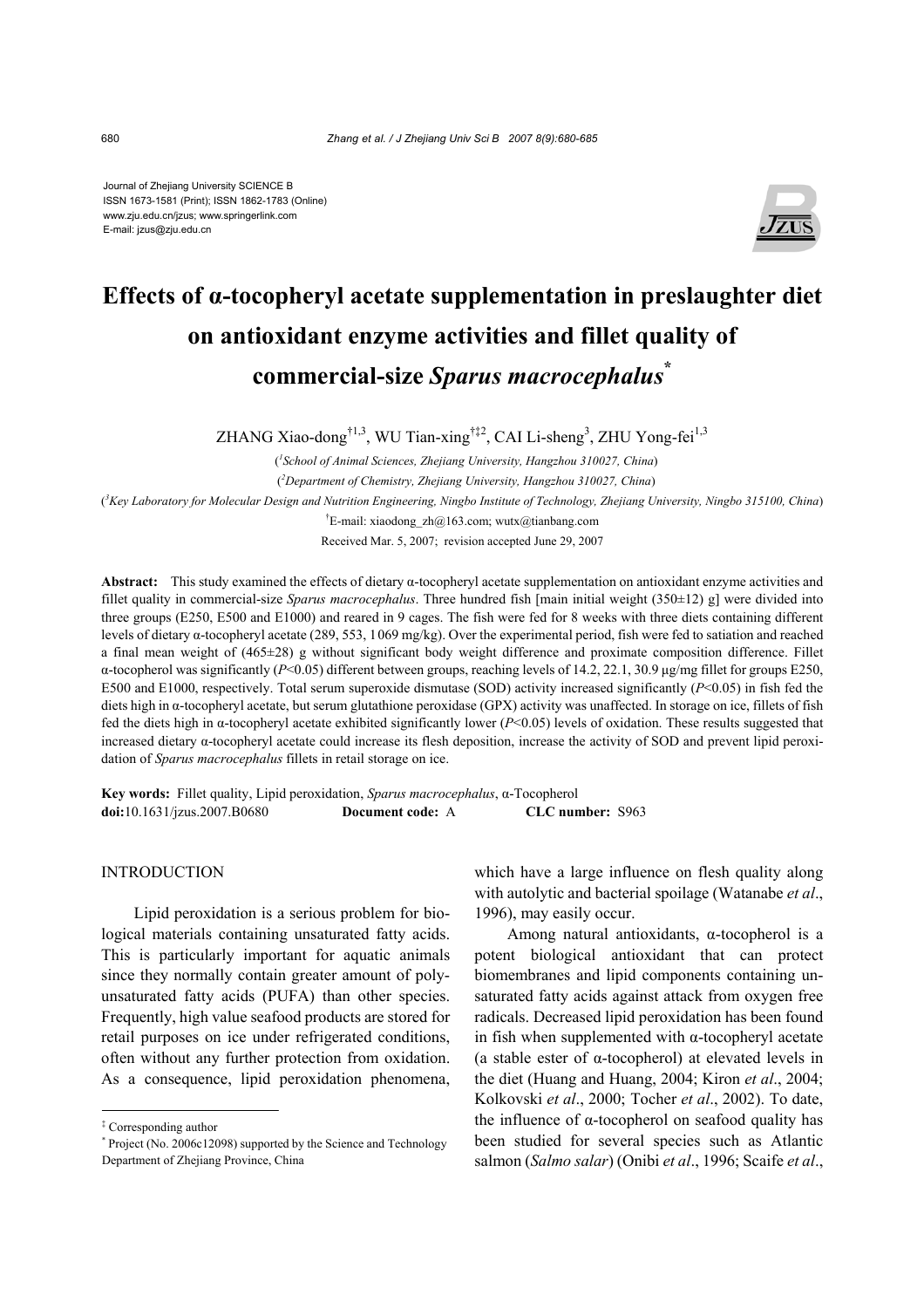2000), rainbow trout (*Oncorhynchus mykiss*) (Jensen *et al*., 1998a), sea bass (*Dicentrarchus labrax*) (Pirini *et al*., 2000; Stéphan *et al*., 1995) and turbot (*Scophthalmus maximus*) (Frigg *et al*., 1990; Ruff *et al*., 2003), but many of these studies have been carried out on sub commercial-size fish and few studies exist for *Sparus macrocephalus*.

In fish, the relationship between dietary α-tocopheryl acetate and antioxidant enzyme activities has been reported in several studies. However, the reported effects of α-tocopherol on the levels of antioxidant enzymes in fish are not uniform (Lygren *et al*., 2000; Mourente *et al*., 2002).

The purpose of the present study was to evaluate the effect of α-tocopheryl acetate levels in preslaughter diet on tissue α-tocopherol levels, serum antioxidant enzymes activity and the susceptibility of flesh fillets (stored on ice) to lipid oxidation.

## MATERIALS AND METHODS

## **Diets**

The components of a basal diets presented in Table 1 should provide adequate nutrient supply to *Sparus macrocephalus*. White fishmeal, soybean meal and protein powder of blood corpuscles were used for sources of protein; fish oil and  $\alpha$ -starch for non-protein energy. α-Tocopherol content in basal diet (E250) was 289 mg/kg. Additional α-tocopheryl acetate (Mingo Tech-Bank Co., Ltd., China) was added in fish oil and data recorded after analysis 553

**Table 1 Formulation and proximate composition of the experimental diet (on dry matter basis)**

|                                                             | Basal composition |
|-------------------------------------------------------------|-------------------|
| Ingredients $(\% )$                                         |                   |
| White fishmeal                                              | 65.8              |
| Soybean meal                                                | 5                 |
| $\alpha$ -Starch                                            | 14                |
| Protein power of blood powder                               | 2                 |
| Vitamin pre-mixture                                         |                   |
| Mineral pre-mixture                                         | 2                 |
| Cellulose                                                   | 0.2               |
| Fish oil                                                    | 10                |
| $\alpha$ -Tocopherol content (mg/kg)                        |                   |
| Diet E250 (basal diet)                                      | 289               |
| Diet E500                                                   | 553               |
| Diet E1000                                                  | 1069              |
| Vitamin and mineral pre-mixtures were provided by the Mingo |                   |

Tech-Bank Co., Ltd., China; Total energy is 15.59 kJ/kg

and 1069 mg/kg for diets E500 and E1000, respectively.

To avoid lipid peroxidation, diets were stored at −20 °C until used. Every morning, before feeding fish, the quantities needed for the day were taken out from the freezer and left to reach room temperature.

## **Fish and rearing conditions**

*Sparus macrocephalus* weighting (350±12) g were purchased from net-cage culture in a private fish farm (Fenghuangjiao Port, Zhejiang Province, China). Three hundred fish collected from a single net-cage, containing a homogeneous lot, were placed in 9 cages of 3 m<sup>3</sup> (1.5 m×1 m×2 m) size and divided into 3 groups. After two weeks of adaptation (basal diet fed), the fish were fed twice daily until satiety for 8 weeks. During the experimental period, water temperature and salinity were 22~29 °C and 38 g/L respectively.

## **Sampling and storage conditions**

Ten *Sparus macrocephalus* per diet were sampled at the end of the experiment. Blood was drawn from the caudal vein of the individual fish. The whole blood was collected in a syringe, allowed to clot for 1 h in microtubes at room temperature, followed by 5 h at 4 °C and then serum was harvested by centrifuging at  $1500 \times g$  for 5 min at 4 °C. All serum samples were preserved at −20 °C prior to analysis.

The fish were filleted in a box containing marine water and ice after blood extraction. Four fillet pieces per fish were sampled. One fillet was stored at liquid nitrogen for proximate composition, α-tocopherol content and induced thiobarbituric acid reactive substances (TBARs). Further fillets were stored on and covered with ice in boxes for up to 9 d after slaughter. On days 0, 3, 6 and 9, fillet samples for the determination of induced TBARs were taken from each fillet. Each sample was stored in liquid nitrogen until analysis.

## **Proximate composition analysis**

The proximate composition analysis of fillets was carried out according to the AOAC International (1999) and reported on a wet weight basis.

#### **Detection of superoxide dismutase**

The activities of serum antioxidant enzymes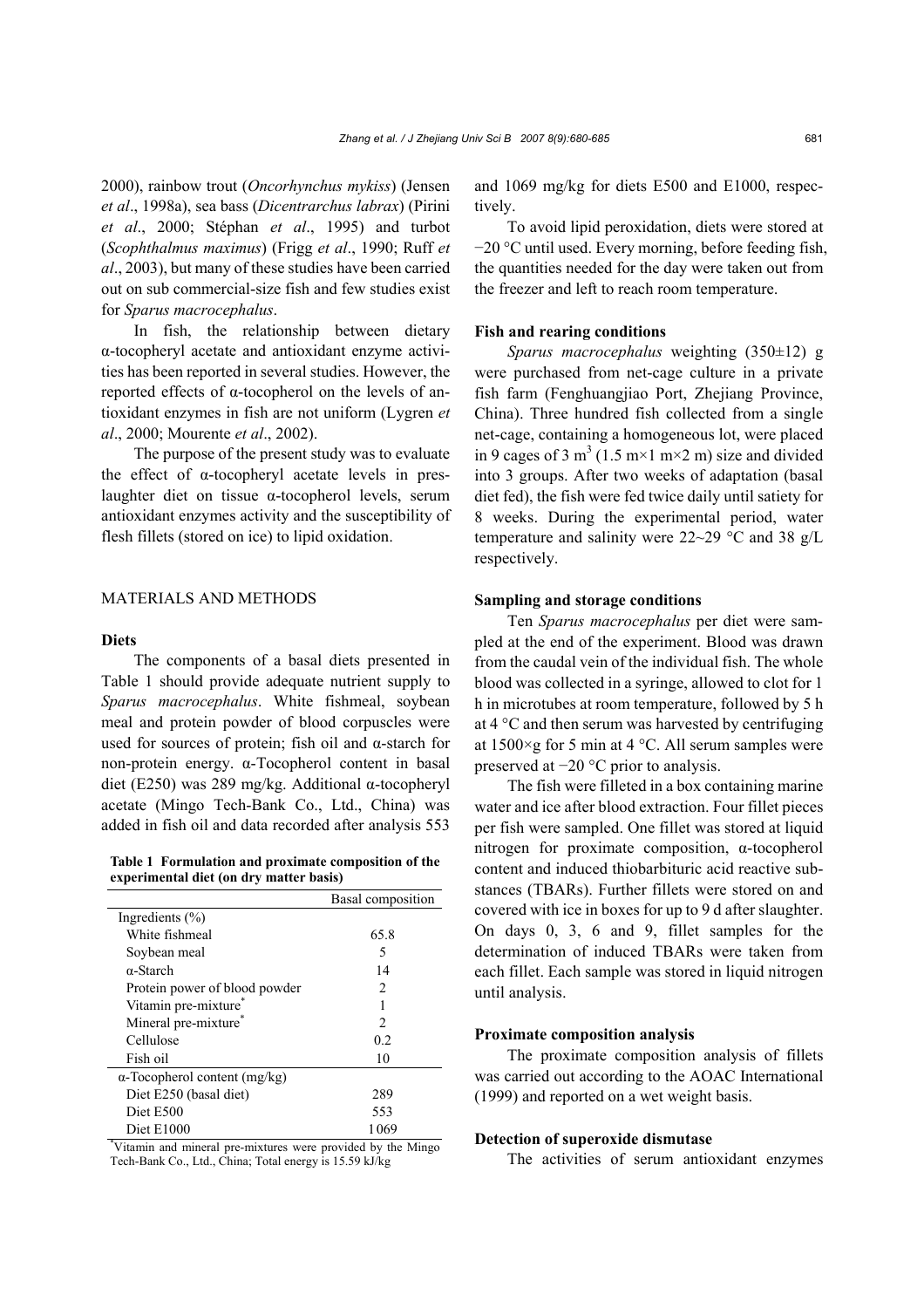were determined with commercial kits purchased from Jiancheng Institute of Biotechnology (Nanjing, China). The assay for total superoxide dismutase (SOD) was based on its ability to inhibit the oxidation of oxymine by the xanthine-xanthineoxidase system. The red product (nitrite) produced by the oxidation of oxymine had absorbance at 550 nm. One unit of SOD activity was defined as the amount that reduced the absorbance at 550 nm by 50%.

#### **Detection of glutathione peroxidase**

The activity of glutathione peroxidase (GPX) was determined by quantifying the rate of  $H_2O_2$ -induced oxidation of reduced glutathione (GSH) to oxidized glutathione (GSSH). A yellow product which had absorbance at 412 nm could be formed as GSH reacted with dithiobisnitrobenzoic acid. One unit of GPX was defined as the amount that reduced the level of GSH by 1 µmol/L in 1 min per ml.

#### **Detection of α-tocopherol**

The samples of fillet tissue were removed from liquid nitrogen for weighing, and a  $1:10$  (w:v) tissue homogenate was made with normal saline. After centrifugation, the supernatant was collected. α-Tocopherol content was measured with phenanthroline colorimetry (Jiancheng Institute of Biotechnology, Nanjing, China). α-Tocopherol has the ability to deoxidize ferric iron to ferrous iron, which chelates phenanthroline to form an orange red complex. The orange red complex (ferrous-phenanthroline) had absorbance at 533 nm. α-Tocopherol content was calculated in µg/g by calibration curve of standard addition method. The standards were prepared from kits.

## **Detection of lipid oxidation**

Fillet samples were treated in the same way as for the detection of α-tocopherol content. Levels of TBARs were expressed as equivalents malondialdehyde (MDA). MDA content was determined by the thiobarbituric acid method (Jiancheng Institute of Biotechnology, Nanjing, China). MDA forms a red adduct with thiobarbituric acid, which had absorbance at 532 nm. MDA content was calculated in nmol/mg by calibration curve of standard addition method. The standards were prepared from kits.

## **Statistical analysis**

All data were analyzed using SPSS 10.0 (SPSS Inc., Chicago, IL, USA). Regression analysis was used to determine the relationship between dietary α-tocopheryl acetate and its fillet deposition. One-way analysis of variance (ANOVA) was used to determine dietary difference on wet weight, proximate composition, enzyme activities and TBARs levels followed by a multiple comparison test (Student-Neuwman-Keuls). The relationship between fillets TBARs levels and conservation time was analyzed by the same way.

## **RESULTS**

## **Growth performance and proximate composition**

No difference in growth was observed among groups. After two months of feeding, the fish had reached the mean weight of (465±28) g. The proximate composition of the fish (Table 2) was not affected by dietary α-tocopheryl acetate over the experimental period.

**Table 2 Fillet proximate composition (g/kg) (mean±***SD***)**

| Groups           |                 |                | Moisture Crude lipid Crude protein | Ash            |
|------------------|-----------------|----------------|------------------------------------|----------------|
| E <sub>250</sub> | $788.4\pm 6.0$  | $28.4 \pm 2.4$ | $177.6 \pm 3.4$                    | $12.8 \pm 0.5$ |
| E500             | $782.5 \pm 6.1$ | $293\pm22$     | $180.5 \pm 2.6$                    | 12.8 $\pm$ 0.4 |
| E1000            | $781.2 \pm 7.3$ | $281 \pm 17$   | $181.1 \pm 2.7$                    | $12.4 \pm 0.6$ |

# **Activities of SOD and GPX in serum of** *Sparus macrocephalus*

The serum antioxidant enzyme activities showed some notable differences among the dietary treatments. The serum SOD activities were significantly higher in *Sparus macrocephalus* with diets E500 and E1000 compared to E250 (Table 3). No difference was found between E500 and E1000. The serum GPX activities (Table 3) did not change significantly among groups.

**Table 3 Effect of treatment on SOD and GPX activities in serum (mean±***SD***)**

| Groups           | Activity                |                      |  |
|------------------|-------------------------|----------------------|--|
|                  | $SOD$ (U/ml)            | $GPX$ ( $\mu$ mol/L) |  |
| E <sub>250</sub> | $123.1 \pm 8.3^{\circ}$ | $394.5 \pm 14.5$     |  |
| E500             | $188.4 \pm 11.4^b$      | $399.0 \pm 19.1$     |  |
| E1000            | $192.5 \pm 10.9^b$      | $400.9 \pm 16.6$     |  |

Values with different superscript letters are significantly different  $(P<0.05)$  within the same column;  $n=10$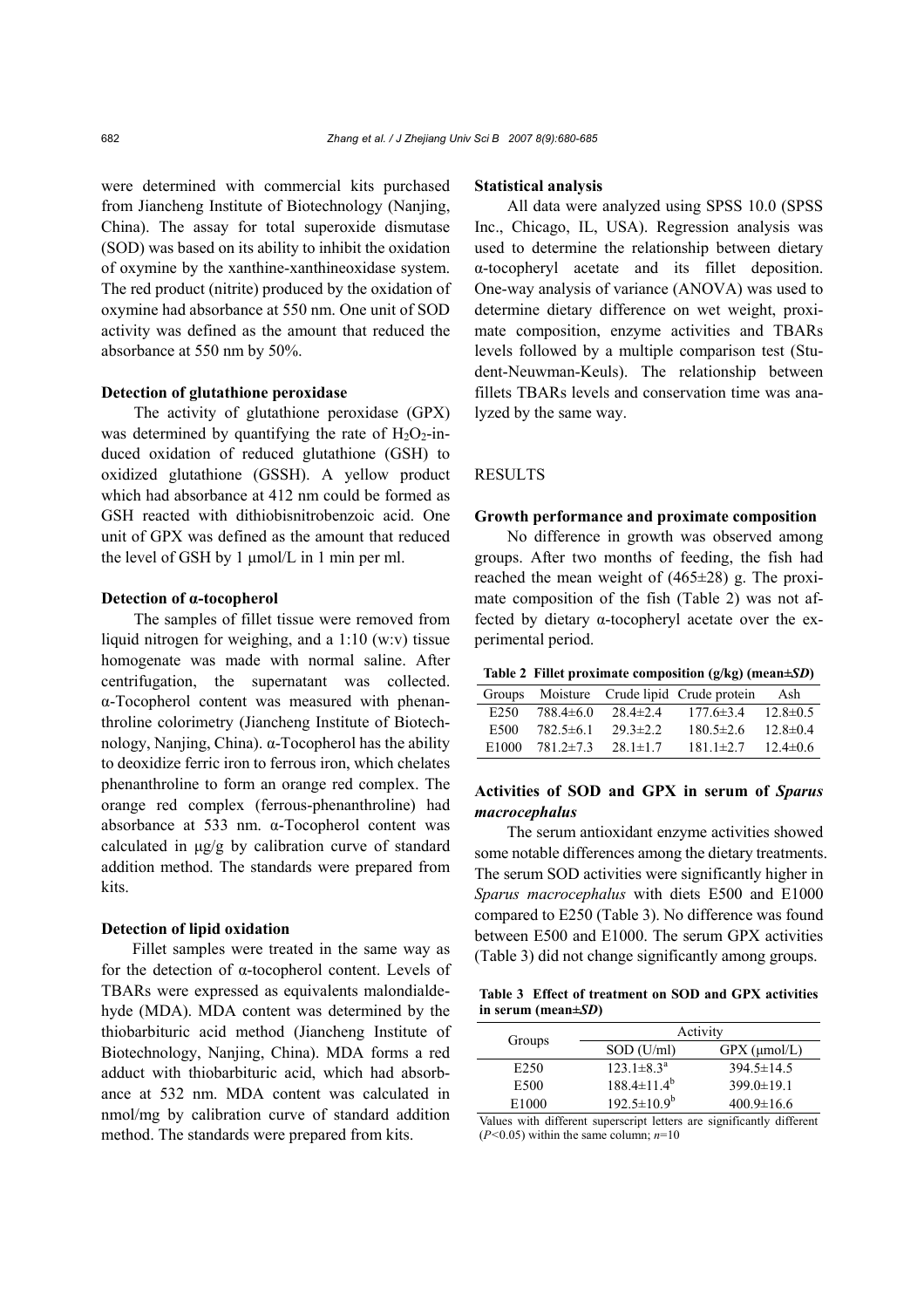#### **Tissue α-tocopherol levels in** *Sparus macrocephalus*

Tissue α-tocopherol levels are presented in Table 4. Diet significantly (*P*<0.05) affected α-tocopherol incorporation in fillet in a dose-dependent manner, with fish fed the diet high in  $\alpha$ -tocopheryl acetate incorporating (E500 and E1000) more than those receiving low level of α-tocopheryl acetate (E250). Regression analysis (Fig.1) indicated a linear relationship between dietary and fillet concentration of α-tocopherol:

$$
y=9.19+0.0223x
$$
,  $r^2=0.81$ ,

where *y* is the fillet  $\alpha$ -tocopherol content ( $\mu$ g/g), and *x* is the dietary  $\alpha$ -tocopheryl acetate content (mg/kg).

**Table 4 Effect of treatment on α-tocopherol (mean±***SD***) fillet content**

| Groups            | $\alpha$ -Tocopherol content ( $\mu$ g/g)                  |  |  |
|-------------------|------------------------------------------------------------|--|--|
| E <sub>250</sub>  | $14.2 \pm 1.8^a$                                           |  |  |
| E500              | $22.6 \pm 2.6^b$                                           |  |  |
| E <sub>1000</sub> | $30.9 \pm 2.3$ <sup>c</sup>                                |  |  |
| <b>T 7 1</b>      | $\cdots$<br>1.00<br><b>Contract Structure</b><br>$\cdot$ 1 |  |  |

Values with different superscript letters are significantly different (*P*<0.05) within the same column; *n*=10



**Fig.1 Regression analysis between dietary α-tocopheryl acetate and fillet α-tocopherol content**

#### **Tissue TBARs levels in** *Sparus macrocephalus*

Tissue TBARs levels increased significantly (*P*<0.05) in *Sparus macrocephalus* during refrigeration and dietary treatment significantly affected flesh oxidation (Fig.2). The level of TBARs was significantly (*P*<0.05) lower in fish fed high α-tocopheryl acetate supplemented diets (E500 and E1000) than those receiving low level of α-tocopheryl acetate (E250) on days 0, 3, 6 and 9. Tissue TBARs levels did not change significantly between groups E500 and E1000.



**Fig.2 Effect of dietary α-tocopheryl acetate supplementation on TBARs (nmol MDA/mg muscle) fillet content of** *Sparus macrocephalus* **displayed on ice for 9 d (mean±***SD***)**

## DISCUSSION AND CONCLUSION

In the present study, dietary supplementation with α-tocopheryl acetate had no effect on *Sparus macrocephalus* growth, which is in agreement with studies by Gatta *et al*.(2000) on sea bass and Ruff *et al*.(2002) on Atlantic halibut, respectively. Previous studies showed growth differences in Atlantic salmon (Hamre *et al*., 1997; Tocher *et al*., 2002), but these results were based on α-tocopherol deficiency. Furthermore, Waagbø *et al*.(1993) and Gatta *et al*.(2000) found that α-tocopherol did not affect the proximate composition of Atlantic salmon and sea bass, respectively, which is in agreement with the findings in *Sparus macrocephalus* fillets of the present study.

Fillet α-tocopherol concentration is most likely affected by various factors, such as fish species and fat content, size and age as well as rearing conditions, while diet α-tocopheryl acetate levels may be the major factor (Ruff *et al*., 2002). In this study, the average concentrations of α-tocopherol incorporated corresponded very well with the dietary supplementation levels of α-tocopheryl acetate in *Sparus macrocephalus*. Fig.1 clearly showed an increase in α-tocopherol fillet content, with minimum and maximum values of 14.2 and 30.9  $\mu$ g/g fillet for groups E250 and E1000, respectively. These findings suggest that *Sparus macrocephalus* might have the ability to store large amounts of  $\alpha$ -tocopherol, when fed high α-tocopheryl acetate supplemented diets. Other aquaculture species such as Atlantic salmon, sea bass, turbot and Atlantic halibut show comparable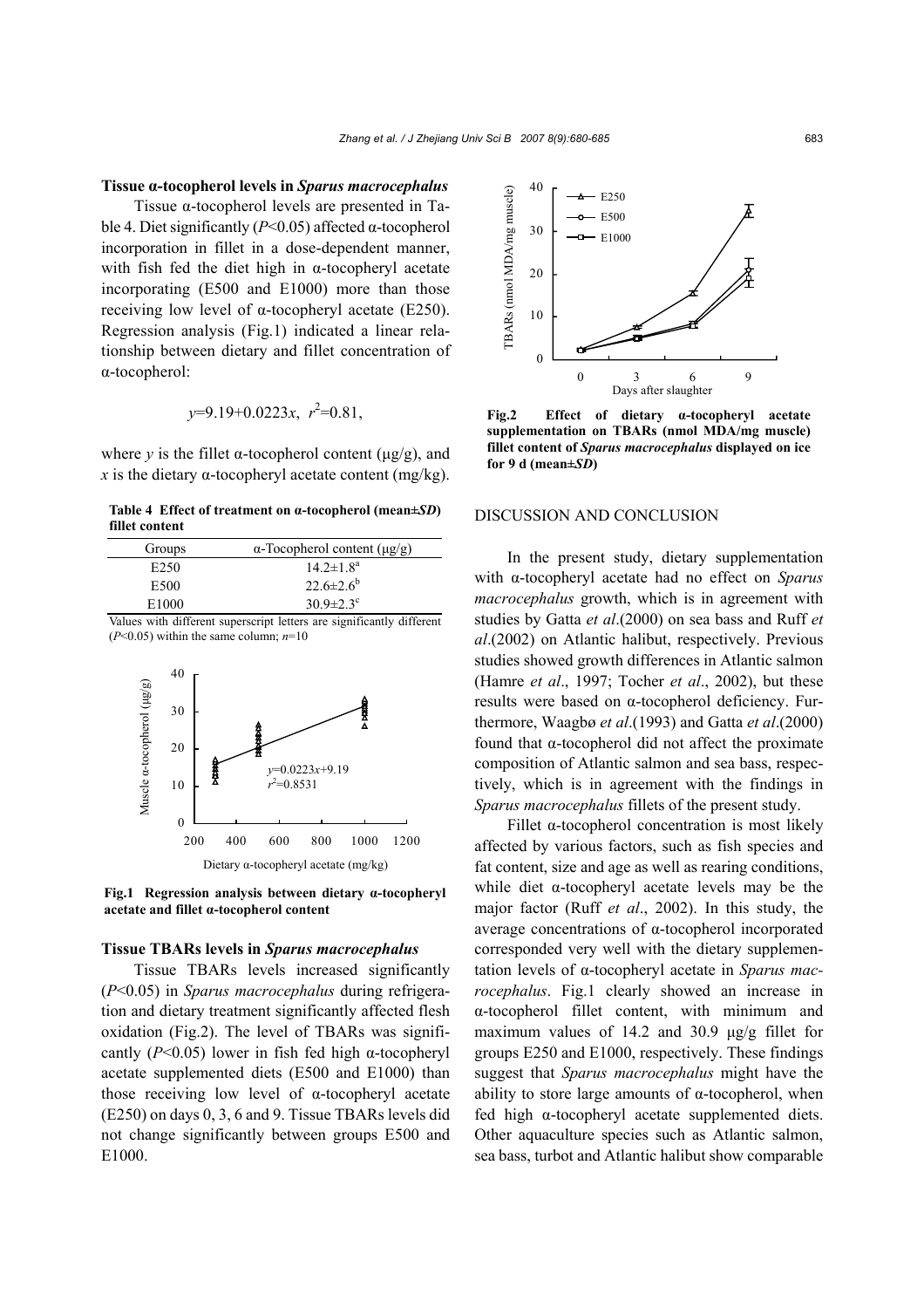results (Bjerkeng *et al*., 1999; Pirini *et al*., 2000; Ruff *et al*., 2002; Stéphan *et al*., 1995).

The level of dietary α-tocopheryl acetate also showed some significant effects on the activities of the serum enzymes of the antioxidant defense system. These effects have to be interpreted within the knowledge of the commonly perceived biochemical mechanisms of these enzyme systems. For instance, SOD is scavenger of active oxygen species, acting on hydrogen peroxide  $(H_2O_2)$  and superoxide  $(O_2^-)$ , respectively (Halliwell and Gutteridge, 1996; Winston and Di Giulio, 1991). Thus, the lower activity of SOD in *Sparus macrocephalus* fed with the E250 diet and the higher levels of SOD fed with the E500 and E1000 diets are all consistent with the expected pattern. Similar results were also found in other aquatic species, such as turbot (*Scophthalmus maximus* L.), halibut (*Hippoglossus hippoglossus* L.), sea bream (*Sparus aurata* L.) and *Litopenaeus vannamei* (Tocher *et al*., 2002; Liu *et al*., 2007). However, the activity of serum GPX was not related to dietary or tissue α-tocopherol levels in *Sparus macrocephalus*, which may indicate that elevated dietary α-tocopheryl acetate levels do not have the same effect on different serum antioxidant enzyme activities.

Since α-tocopherol protects against the development of rancidity, α-tocopherol level and TBARs values can be used as indices in fish quality evaluation (Frigg *et al*., 1990), and high levels of α-tocopherol may have the potential to improve sea food products produced in aquaculture. In the present study, the level of TBARs was significantly (*P*<0.05) lower in fish fed the high α-tocopheryl acetate supplemented diets (E500 and E1000) than those of E250 treatment on day 0. This is in agreement with the findings of Frigg *et al*.(1990), Stéphan *et al*.(1995), Onibi *et al*.(1996) and Gatta *et al*.(2000) who demonstrated that high levels of dietary α-tocopherol significantly reduced tissue lipid peroxidation in rainbow trout, juvenile turbot (after induced oxidation), Atlantic salmon and sea bass, respectively. Dietary α-tocopherol levels also had a significant (*P*<0.05) influence on levels of TBARs on ice storage days 3~9, which was shown in Fig.2. In contrast, Gatta *et al*.(2000) found lipid oxidation in sea bass fillets stored under refrigeration for up to 12 d was not induced. This may be caused by different storage condition; in our case, all fillets were stored under the same conditions (i.e. low temperature and without handling until day of preparation) with the aim of avoiding oxygen contact and other factors that may initiate lipid oxidation. Moreover, the results also showed that E1000 diet did not show better effect on reducing lipid preoxidation in *Sparus macrocephalus* than E500 diet. These may indicate that excessive dietary α-tocopheryl acetate supplementation does not have further contribution to shelf-life of fish. These findings above suggested that high levels of α-tocopherol can significantly reduce tissue lipid peroxidation and enhance shelf-life stability, but excessive dose of dietary α-tocopheryl acetate is not necessary. The TBARs value (expressed as MDA) of  $0.5 \mu g/g$  in stored cooked pork tissue was suggested as a borderline level for the detection of off-flavours by taste panels (Jensen *et al*., 1998b). Weather this value applies to fish still remains to be investigated. If so, then fish fed the high α-tocopheryl acetate diets would have a distinct flavour advantage over the fillets of fish fed the low α-tocopheryl acetate levels.

The present study has demonstrated relationships between dietary α-tocopheryl acetate levels, the activities of the serum antioxidant enzymes and the levels of fillet lipid peroxidation products. Our findings allow us to conclude that α-tocopherol incorporation was directly related to dietary levels of α-tocopheryl acetate, and that elevated doses of dietary α-tocopheryl acetate significantly reduced lipid peroxidation. Therefore, it is suggested that preslaughter (8 weeks) feeds with about 500 mg/kg of α-tocopheryl acetate for commercial-size *Sparus macrocephalus* will significantly improve the quality of the final product.

#### **References**

- AOAC (Association of Analytical Chemist) International, 1999. Official Methods of Analysis of the Association of Analytical Chemists International, 16 Ed. AOAC International, Gaithersburg, Maryland, USA.
- Bjerkeng, B., Hamre, K., Hatlen, B., Wathne, E., 1999. Astaxanthin deposition in fillets of Atlantic salmon *Salmo salar* L. fed two dietary levels of astaxanthin in combination with three levels of α-tocopheryl acetate. *Aquacult. Res.*, **30**(9):637-646. [doi:10.1046/j.1365-2109.1999.00 355.x]
- Frigg, M., Prabucki, A.L., Ruhdel, E.U., 1990. Effect of dietary vitamin E levels on oxidative stability of trout fillets. *Aquaculture*, **84**(2):145-158. [doi:10.1016/0044-8486(90) 90344-M]